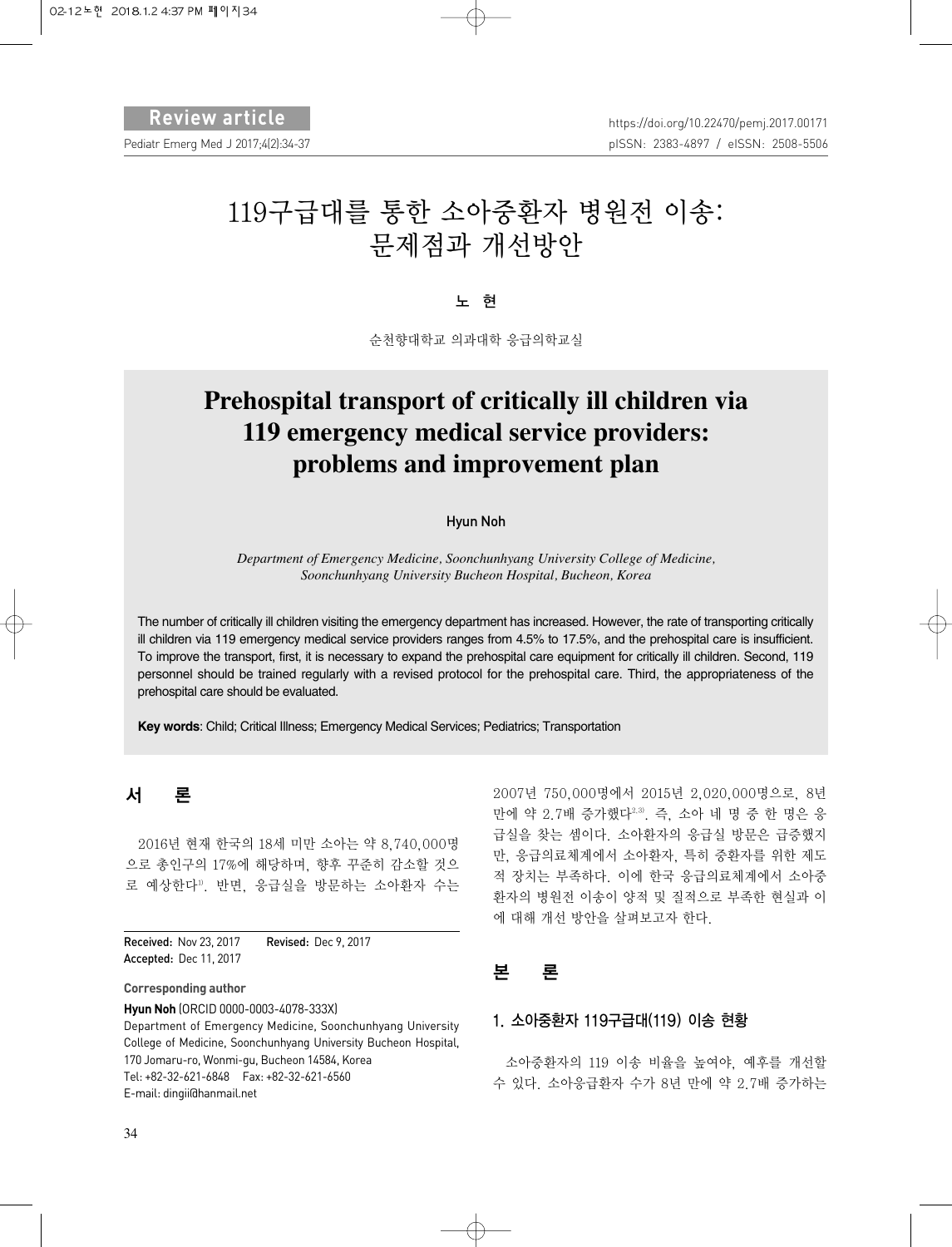동안, 119 이송 비율은 약 1.3배 증가했다. 2015년 소아응 급환자의 119 이송 비율은 전체 소아환자의 약 5.2%였다. 소아중환자 정의에 따라 그 이송 비율이 달라질 수 있는 데, 소아중환자 정의를 28개 중증 응급질환군에 소아 중 증 응급질환을 추가한 진단명 기준으로 제한하면, 중환자 의 4.5%가 119로 이송된 것으로 나타났다<sup>4)</sup>. 이 이송 비율 은 성인의 3대 중증 질환(급성심근경색증, 뇌졸중, 중증외 상)의 119 이송 비율(41.0%)과 큰 차이를 보인다5). 소아중 환자를 한국형 응급환자 분류도구(Korean Triage and Acuity Scale, KTAS) 1, 2단계로 정의하면, 17.5%가 119를 이용한 것으로 나타났다<sup>4)</sup>. KTAS 1, 2단계 환자의 78.6%는 기타 자동차 및 도보로 방문했고, 이는 소아중환 자 이송 및 처치가 지연됐음을 시사한다4).

#### 2. 소아중환자의 병원전 처치 현황

119에 의한 병원전 처치 현황에 대한 연구는 주로 성인 을 대상으로 시행했다. 최근 소아환자 대상 병원전 처치 연구에 따르면, 119로 이송된 소아환자 중 54%에서 병원 전 처치가 시행됐지만, 체온 유지, 상처 치료, 고정, 기도 유지 및 산소 투여에 한정됐다6). 또한, 소아 심장정지 환 자에서도 적절한 처치가 시행된 비율은 매우 낮아, 백-밸 브 환기(37.8%), 심전도 감시(18.2%), 정맥내카테터 삽입 (0.2%) 수준이었다6). 성인 심장정지 환자에게 적절한 병 원전 처치가 제공된다는 연구와 대조적으로", 소아중환자 의 병원전 처치는 불충분하다.

**Table 1.** Equipment for basic 119 ambulances in Korea<sup>10)</sup>

| Type              | Equipment                                                                                                                                                                                                                                                                                           |
|-------------------|-----------------------------------------------------------------------------------------------------------------------------------------------------------------------------------------------------------------------------------------------------------------------------------------------------|
| Airway            | Oropharyngeal airways, nasopharyngeal airways, laryngoscope set (including Magill forceps and<br>endotracheal tubes), and supraglottic airways                                                                                                                                                      |
| Ventilation       | Bag-valve mask and nasal cannulas (sizes for adults, children, and infants), facial mask and non-rebreather<br>mask (sizes for adults and children), portable and fixed oxygen equipment, nebulizer, and suction apparatus                                                                          |
| Circulation       | Automatic external defibrillator (12-lead ECGs, tape write-out/recorder, defibrillator pads), CPR board,<br>tourniquet, IV administration sets, IV catheters (safety needle, including 16 G), syringe (including 30 mL),<br>3-way stopcock, and IV tubing with an in-line fluid pump                |
| Trauma            | Cervical collars (sizes for adults and children), long backboards with head immobilization device,<br>extrication device, extremity immobilization devices (pneumatic, vacuum, pad, wire or aluminum), pelvic<br>immobilization band, hemostatic gauze, burn sheets, and bag for basic life support |
| <b>Transport</b>  | Folding stretcher, stair chair, wheeled cot, sheets, and blankets                                                                                                                                                                                                                                   |
| Evaluation        | Sphygmomanometer, thermometer, penlight, stethoscope, glucometer, portable pulse oximetry, and end-<br>tidal $CO2$ detectors                                                                                                                                                                        |
| Infection control | Disposable sterile sheets, waste can, standard sharps container, kidney pan, and portable or fixed ambulance<br>sterilizer                                                                                                                                                                          |

ECG: electrocardiogram, CPR: cardiopulmonary resuscitation, IV: intravenous, CO<sub>2</sub>: carbon dioxide.

#### 3. 개선 방안

1) 소아중환자의 119 이송 비율 증가

미국의 한 연구에 따르면, 15세 미만 소아환자 중 구급 대 이송 비율은 6%였으나 중환자에서는 47%로<sup>8</sup>, 한국의 KTAS 1, 2단계 소아중환자 119 이송 비율(17.5%)과 큰 차이를 보인다. 소아응급환자는 높은 경증 비율로 인해 119 이송 필요성이 떨어지지만9), 중환자에 대해서는 신속 하고 적절한 이송이 필요하다. 따라서 소아중환자의 이송 을 늘리기 위한 적극적인 대국민 홍보가 필요하다.

2) 소아중환자의 병원전 처치 강화

a. 소아 기본 구급 장비 확충

119의 기본 구급 장비는 Table 1과 같다<sup>10)</sup>. 소아중환자 에 대한 적절한 병원전 처치를 위해, 이 장비의 구비를 확 충해야 한다. 병원전 처치가 활발한 미국과 캐나다에서는 전문가 집단이 추천하는 소아환자용 구급 장비 목록을 갖 추고, 이를 병원전 처치에 적극 반영한다11,12). 119 기본 구 급 장비 중 환자 평가용 장비에는 소아 연령별 혈압계, 체 중-신장 계측표를 갖춰야 한다. 또한, 신생아, 영아용 기 도유지 및 구조호흡 장비를 반드시 갖춰야 한다. 장비 목 록 선정, 추진 일정에 따른 장비 구비율, 장비 사용법 교육 계획을 수립하여 향후 장비 구비율이 100%에 이르도록 해야 한다.

b. 구급대원 대상 소아 응급처치 프로토콜 개발 및 교육 "119구급대원 현장응급처치 표준지침"중 소아 관련 항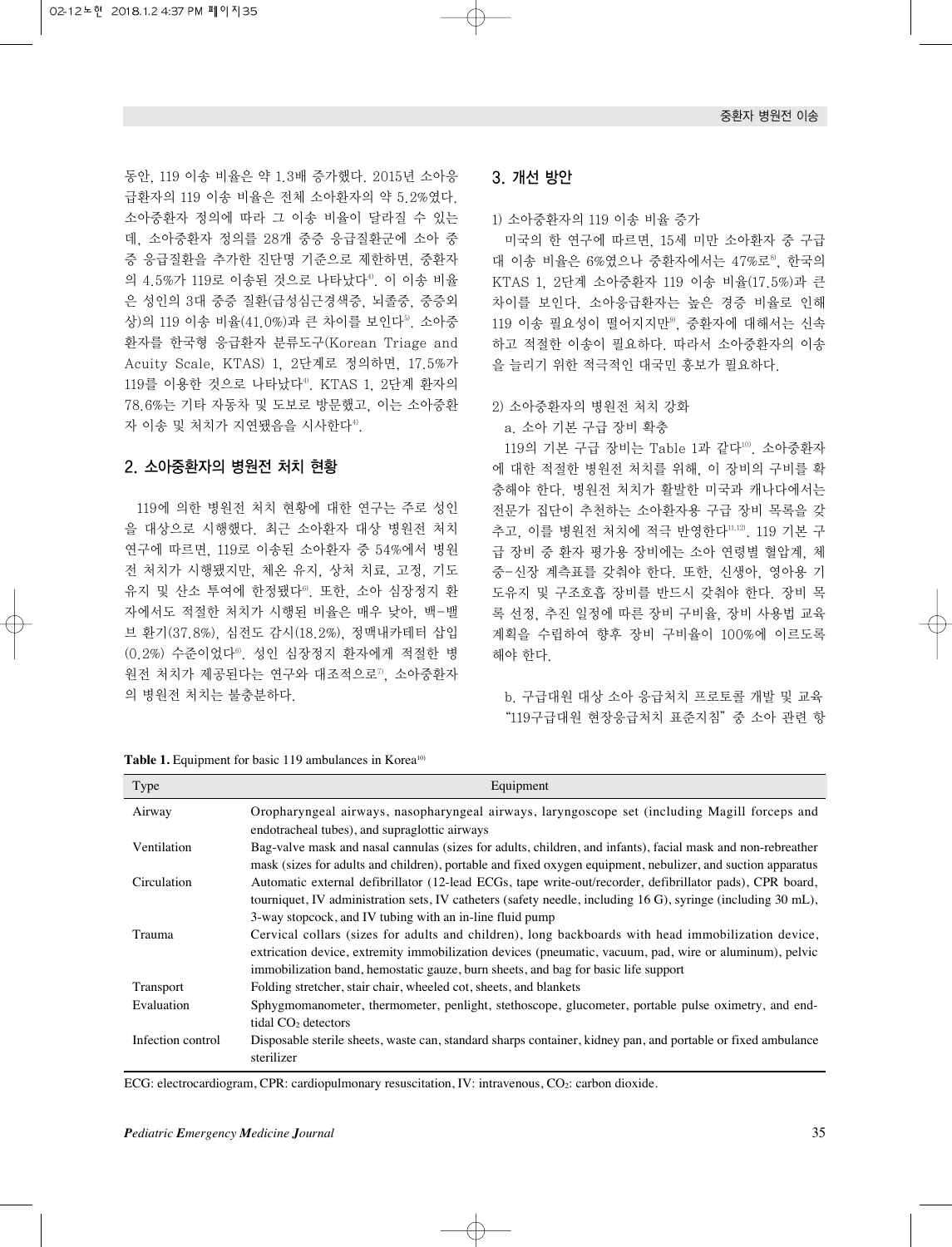목은 총 여섯 가지로, 신생아 심장정지, 소아 심장정지, 기 도이물, 호흡곤란, 발작, 발열이다13). 성인보다 적은 항목 에도 불구하고, 소아중환자 병원전 처치가 낮은 빈도로 시 행되는 것은, 낮은 중환자 발생 빈도 때문에 구급대원의 숙련도가 떨어지는 것에 기인한다. 그러나, 상기 여섯 항 목에 대한 구급대원 교육은 선택 교육 형태로 이뤄지고 있 다. 따라서 응급처치 표준지침을 실효성 있게 개편하고, 소방 교육자원을 활용하여 이론 및 술기 커리큘럼을 개발 하여 주기적으로 교육해야 한다. 이를 통해 소아중환자의 병원전 처치가 향상되고, 나아가 생존율 향상을 꾀할 수 있을 것으로 생각한다.

c. 소아중환자 병원전 처치의 적절성 평가 의무화

소아 대상 병원전 처치 현황에 대한 최근 연구는 2006- 2008년의 119구급일지를 근거로 했으므로6), 2009년 이 후 처치 수준의 변화를 확인할 수 없다. 1999년 미국 전문 가들이 병원전 처치의 적절성 평가에 유용한 주요 응급상 황을 선정했고, 이 중 소아 응급상황에는 경증 및 중증 외 상, 호흡곤란, 기도폐쇄, 호흡정지 및 심장정지, 발작 등이 포함됐다14). 한국에서 병원전 처치의 적절성을 평가하려 면, 소아환자의 특성, 응급의료체계(특히, 구급대원의 업 무 범위)의 특성을 반영한 주요 병원전 처치의 적절성에 대한 감시 지표 개발이 선행되어야 한다. 이 지표를 바탕 으로 소아 대상 병원전 처치에 대해 후향적으로 평가하여

**References**

- 01. Statistics Korea. Child population status [Internet]. Daejeon (Korea): Statistics Korea; c2017 [cited 2017 Nov 1]. Available from: http://www.index.go.kr/potal/main/EachDtlPageDetail. do?idx\_cd=3053. Korean.
- 2. National Emergency Medical Center. 2007 The National Emergency Medical Center annual report: no. 6 [Internet]. Seoul (Korea): National Emergency Medical Center; c2008 [cited 2017 Nov 1]. Available from: http://www.e-gen.or.kr/ nemc/statistics\_annual\_report.do?currentPageNum=1. Korean.
- 03. National Emergency Medical Center. 2015 The National Emergency Medical Center annual report: no. 14 [Internet]. Seoul (Korea): National Emergency Medical Center; c2016 [cited 2017 Nov 1]. Available from: http://www.e-gen.or. kr/nemc/statistics\_annual\_report.do?currentPageNum=1. Korean.
- 4. National Emergency Medical Center. National Emergency Department Information System (NEDIS) statistics. Seoul (Korea): National Emergency Medical Center; 2016. unpublished data. Korean.

현황을 파악한 후, 연도별 목표를 설정하여 병원전 처치의 적절성을 평가해야 한다. 적절성 평가가 의무화돼야 소아 중환자의 병원전 처치가 양적·질적으로 향상될 것이다.

## 결 론

응급실을 방문하는 소아중환자의 119 이송 비율을 높이 고 병원전 처치를 강화함으로써, 소아중환자의 생존율을 높여야 한다. 이를 위해, 전문가, 정책 입안자, 시민단체, 소비자인 한국민의 의견을 수렴하여 실현 가능한 목표를 수립하고, 이 목표를 구체적이고 실질적인 정책을 통해 실 현해야 한다.

### 이해관계

본 저자는 이 논문과 관련된 이해관계가 없음.

### 재정지원

본 저자는 이 논문과 관련된 재정지원을 받지 않았음.

- 5. National Emergency Medical Center. 2016 The National Emergency Department Information System (NEDIS) annual report: no. 3 [Internet]. Seoul (Korea): National Emergency Medical Center; c2017 [cited 2017 Nov 1]. Available from: http://www.e-gen.or.kr/nemc/statistics\_annual\_report.do? brdclscd=02. Korean.
- 06. Lee SU, Suh D, Kim HB, Jung JH, Hong KJ, Lee JH, et al. Epidemiology of prehospital emergency medical service use in Korean children. Clin Exp Emerg Med 2017;4:102-8.
- 07. Jeong JS, Hong KJ, Shin SD, Suh GJ, Song KJ. Evaluation of the appropriateness of prehospital emergency care by 119 rescue services in Seoul metropolitan area. J Korean Soc Emerg Med 2008;19:233-44. Korean.
- 08. Squire BT, Tamayo A, Tamayo-Sarver JH. At-risk populations and the critically ill rely disproportionately on ambulance transport to emergency departments. Ann Emerg Med 2010; 56:341-7.
- 09. Ministry of Health and Welfare. Study on the construction of after-hours emergency medical system for children. Sejong (Korea): Ministry of Health and Welfare; 2016.